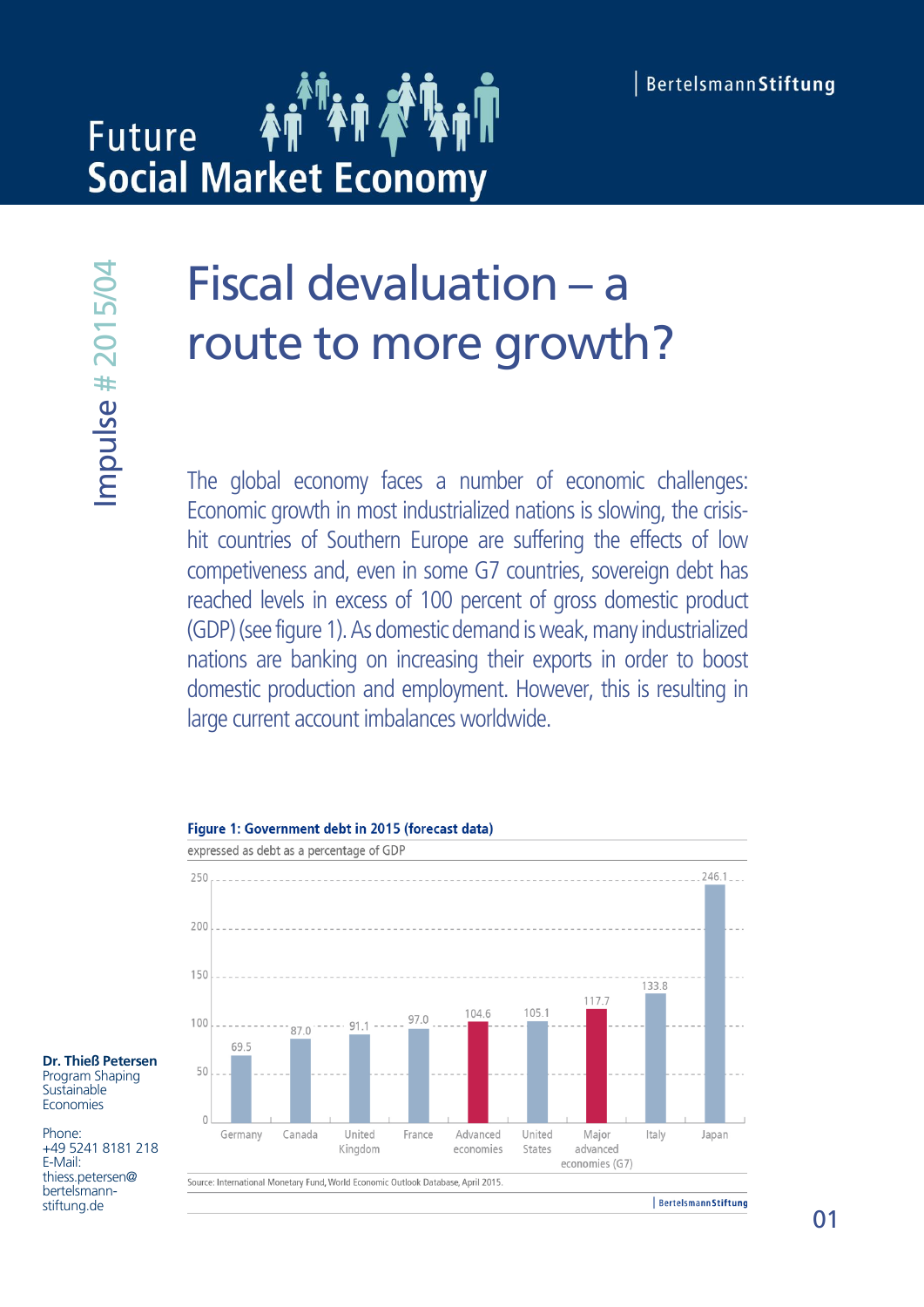# Current account imbalances are a challenge for the global economy…

These imbalances lead to considerable problems, particularly if they are persistent: Deficit countries see a rise in unemployment and foreign debt. Current account balances are not without risk for surplus countries either: The labor market's heavy reliance on exports leads to a rapid decline in employment if world trade collapses as a result of a global economic crisis. Gold and foreign currency inflows may lead to inflationary trends. Overseas assets may fall in value if the claims on the foreign company or country become worthless (the company or even the country in question becomes bankrupt) or if the foreign currency is sharply devalued (see Petersen 2010).

Due to the repercussions mentioned, current account imbalances can also have consequences for the entire global economy and therefore affect economies running a balanced current account. In this context, the risk of growing protectionism is particularly worthy of mention. Added to this is the threat of a global devaluation race, as some economies – particularly countries running current account deficits – could try to solve their current account problems by devaluing the domestic currency. If countries with export surpluses were also to respond by devaluing their currency in order to avert the threat of a slump in production and employment, this would lead to a global increase in money supply, as the increase in the supply of a country's own currency leads to the desired devaluation of the domestic currency. The global surplus of liquidity would therefore continue to grow, increasing the risk of speculative bubbles.

## …and for economic policy

For highly advanced industrialized nations, the economic environment outlined results in a number of economic policy challenges. Three aspects are of particular importance for global economic trends:

- 1. In advanced industrialized nations, production and employment can no longer be boosted by increasing government debt further, as debt has already reached levels that are unsustainable in the long run.
- 2. Expansive monetary policy is also reaching its limits, as central bank's interest rates in most advanced industrialized nations are already close to zero. In addition, the continual increase in money supply is leading to a growing risk of inflation and speculative bubbles.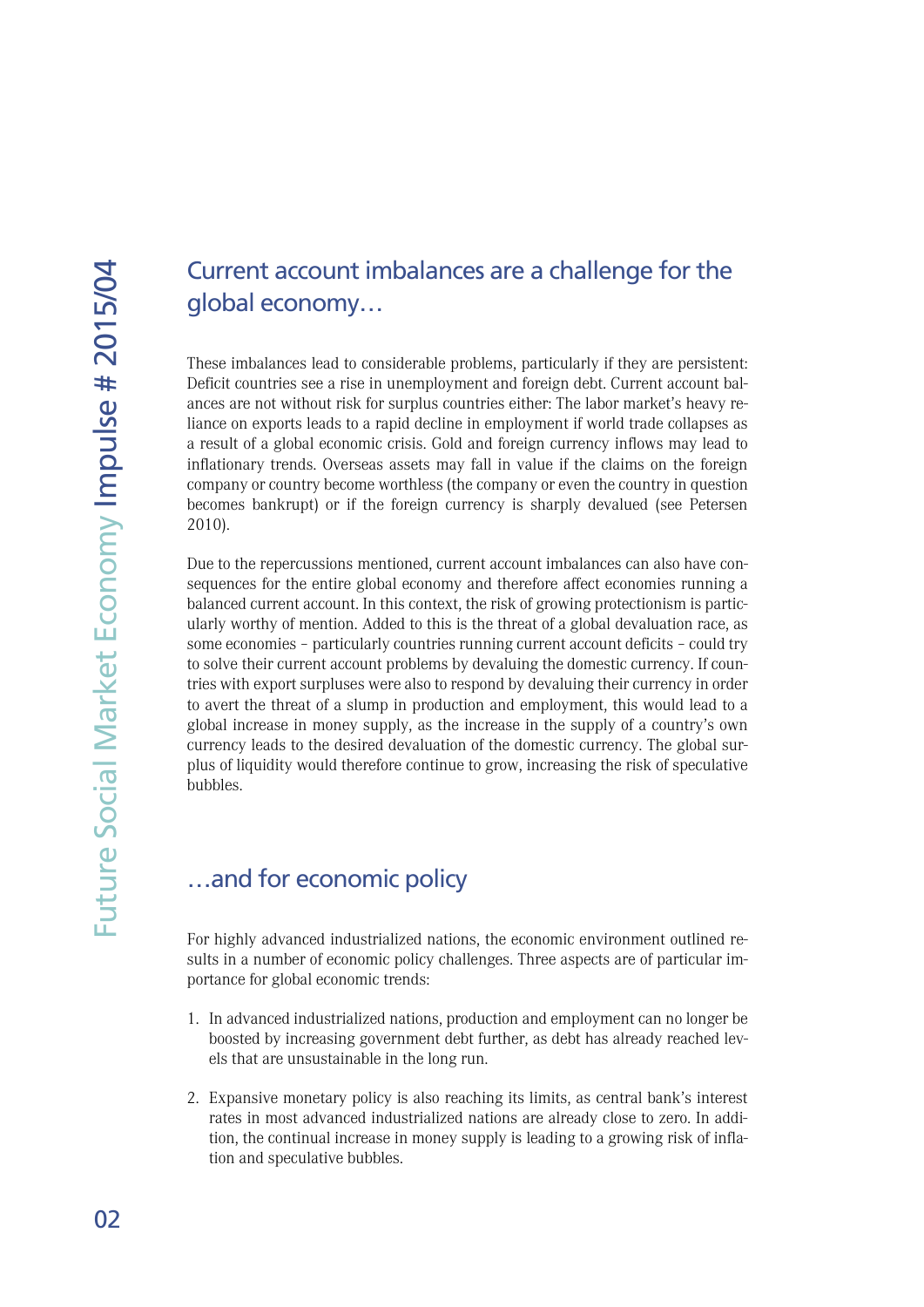3. The devaluation of the domestic currency may cause devaluation in the rest of the 4world, which may lead to a global devaluation race or currency war. Furthermore, countries that are a member of a currency union such as the euro are unable to devalue their currency.

So, given these restrictions, how can advanced industrialized nations increase production and employment? One tool that can be used to boost economic growth without increasing government debt, without expanding the money supply and without devaluing the domestic currency is fiscal devaluation.

# The concept of fiscal devaluation

Under fiscal devaluation, ancillary wage costs – usually social security contributions – are cut so as to make domestic products more competitive through a reduction in unit labor costs. Conversely, taxes are raised in order to prevent government debt from rising. In economic policy practice, this increase affects consumption taxes, i.e. primarily value-added or sales taxes (see European Commission 2013: 9, Farhi, Gopinath and Itskhoki 2014: 1 and Bernoth, Burauel and Engler 2014: 916). This combination of a reduction in the social security contribution and an increase in VAT has consequences for the domestic labor market, export prospects and the domestic goods market.

On the labor market, the decline in the price of labor, i.e. in the gross wage, leads to stronger corporate demand for labor. The volume of employment therefore increases. As ancillary wage costs are lower, the net wage goes up (see annex). This increases disposable income and therefore purchasing power as well. On the goods market, the higher level of employment usually results in higher production and therefore in an increase in the supply of goods. To prevent an excess supply of goods, demand for goods must rise. There are essentially three levers for this:

- 1. Falling labor costs mean falling production costs and therefore a fall in the price of goods. As a result, domestically produced goods and services can be offered at lower prices abroad. As consumers abroad are charged their VAT rate, the increase in domestic VAT is irrelevant to them (if the foreign country leaves its VAT unchanged and does not levy any additional taxes on products imported from the home country). The home country's exports increase as a result.
- 2. If a rise in employment coincides with a rise in the net wage, domestic purchasing power and therefore domestic demand for goods also increase.
- 3. The cut in social security contributions means a reduction in production costs. Companies can therefore offer any given quantity of a good at a lower price. Taken by itself, the reduction in prices associated with this leads to an increase in demand for goods.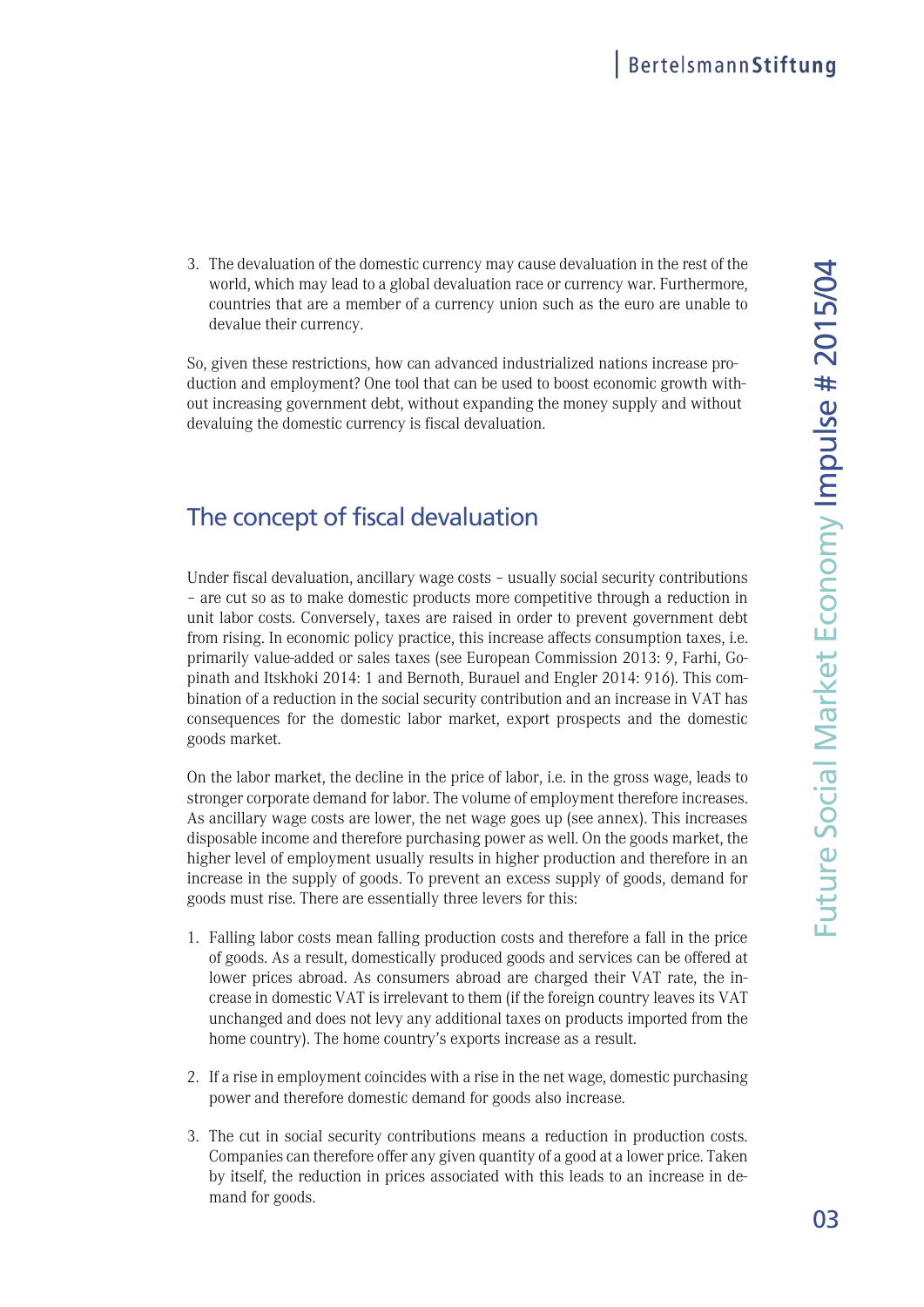At the same time, however, it is important to bear in mind that the increase in domestic VAT also makes consumer goods more expensive and therefore reduces domestic demand for goods. Overall, fiscal devaluation has two demand-boosting effects (an increase in incomes and a reduction in prices due to the cut in social security contributions) and one demand-reducing effect (an increase in prices due to the rise in the VAT rate) on the domestic goods market. From a theoretical perspective, it is uncertain which effects will predominate overall. If, however, employment growth is high and the price reductions resulting from the lower social security contributions are large, domestic demand for goods will increase. And even if the demand-reducing effect of the higher VAT rate predominates and domestic demand for goods therefore declines, this fall in demand may be offset by higher exports.

On balance, the overall effect of fiscal devaluation on aggregate demand for goods can therefore be described as follows: If export demand and employment growth are sufficiently high, the increases in demand predominate, i.e. there is also demand for the additional production. Fiscal devaluation therefore leads to higher economic growth and lower unemployment.

## Fiscal devaluation in a global context

The positive effects of fiscal devaluation outlined so far apply when just one country uses this economic policy tool. However, the success of fiscal devaluation depends on global conditions, i.e. in particular on how export partners respond. If, for example, a country's main trading partners also apply this strategy, fiscal devaluation is less successful or even achieves nothing at all, as the improvement in international competitiveness sought through fiscal devaluation is eliminated by the economic policy responses abroad.

Therefore, an internationally coordinated approach is required if fiscal devaluation is to have the positive economic effects it is hoped it will achieve. Coordinated in the sense that only deficit countries apply this strategy and not countries with high export or current account surpluses. This would have a number of positive effects on the global economy:

- Deficit countries could improve their international competitiveness and thus boost their exports with the result that their current account deficits fall and they are able to reduce unemployment.
- This reduction in the current account deficit is achieved without manipulating the domestic currency, i.e. without any monetary policy measures that lead to the devaluation of the domestic currency. This reduces the risk of a global devaluation race.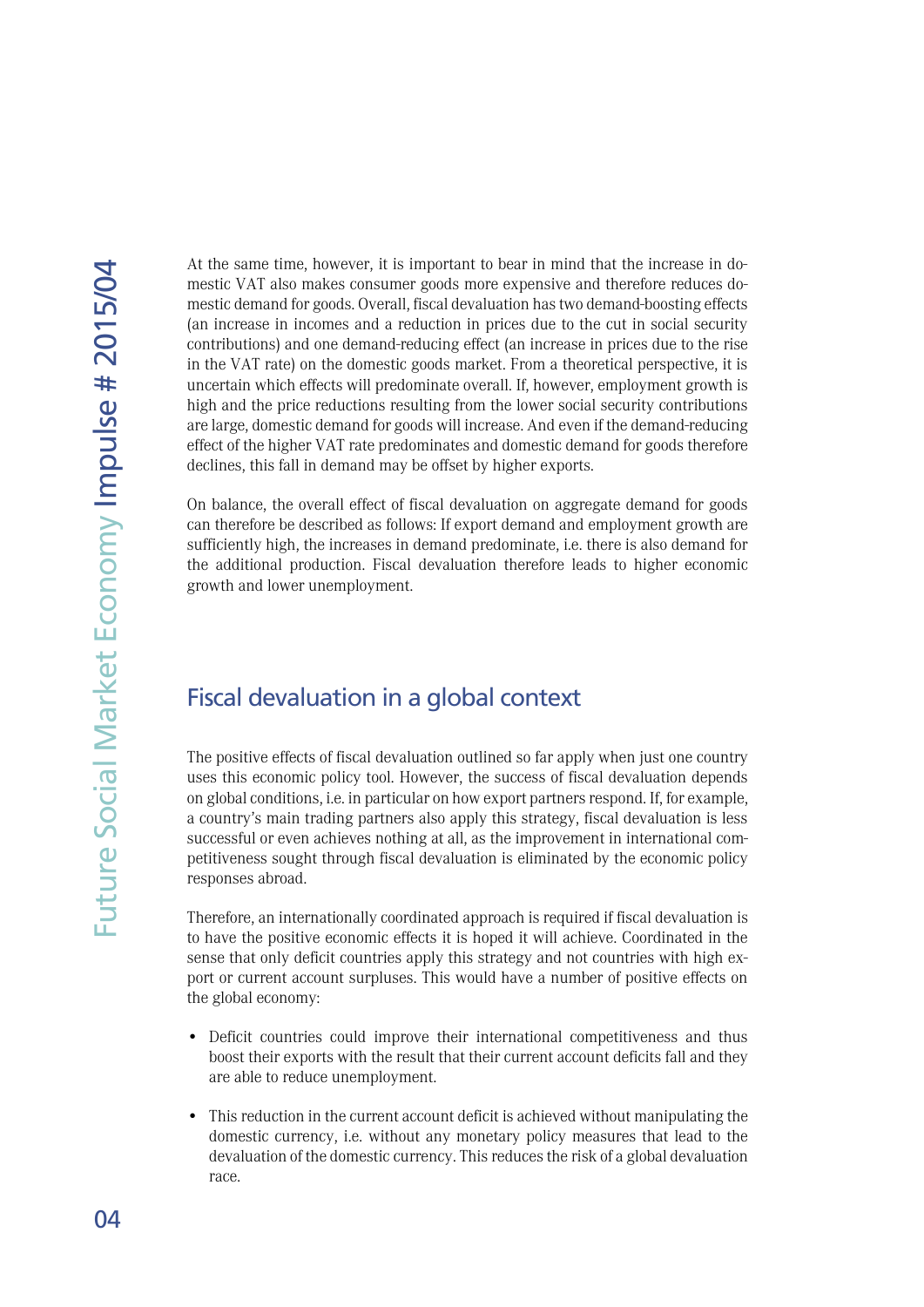- Internationally coordinated fiscal devaluation may help solve the competition crisis in the euro zone, where the tool of nominal devaluation is no longer available to the crisis-hit countries of Southern Europe.
- With this approach, surplus countries become less competitive, as a result of which their exports fall and imports rise. In the short term, this may lead to a decline in production and employment. However, surplus countries also benefit from the income growth in former deficit countries, where higher incomes push up demand for goods and therefore imports as well, with the result that the surplus countries' exports increase again. Thus, in the long run, fiscal devaluation may lead to more sustained global economic growth, without which surplus countries cannot continue to export either.

# Which countries should use fiscal devaluation?

If fiscal devaluation is intended to promote growth and employment while at the same time helping to reduce global current account imbalances, there are several general conditions that need to be considered:

- Fiscal devaluation is particularly suitable for countries with high wage taxation and low consumption taxation, as it is here that a reduction in social security contributions is likely to result in the highest employment growth. Furthermore, as consumption taxation is low, a rise in the VAT rate is likely to cause a moderate reduction in domestic consumer demand.
- The main lever for the positive effects of fiscal devaluation on employment is the increase in exports, which is likely to happen if the home country has a high export ratio. This is mainly the case for small and open economies, meaning that fiscal devaluation has the effect of boosting employment primarily in small countries. Besides the export ratio, the structure of the export goods is also relevant. If the home country generates its export revenues primarily in the tourism sector, for example, and that sector is not exempt from the VAT increase, exports will not rise as hoped.
- Labor intensity in production also plays an important role in how successful fiscal devaluation can be. If labor intensity is high, the reduction in the social security contribution leads to a relatively large decline in production costs. This results in both a relatively large increase in exports and a relatively large increase in employment – and therefore in domestic purchasing power and consumer demand as well. However, if production by domestic businesses is very capital intensive, a reduction in labor costs only leads to a small improvement in international competitiveness.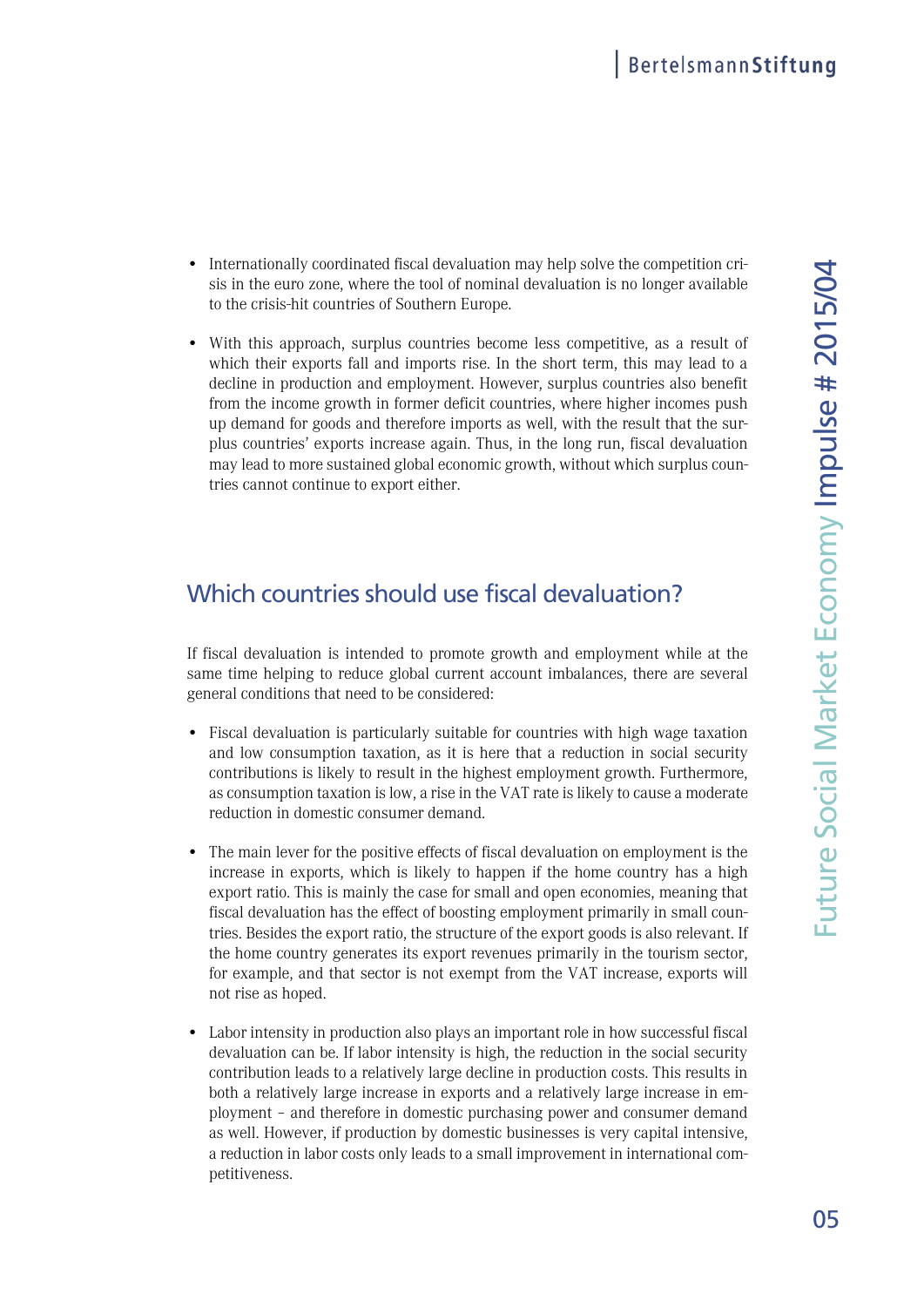• Fiscal devaluation can only reduce global current account imbalances if deficit countries use this tool and thus reduce their current account deficits. If, on the other hand, countries with export surpluses were to use fiscal devaluation, this would increase their exports and push up existing current account surpluses further.

Based on these considerations, it is possible to identify several countries for which fiscal devaluation as part of an internationally coordinated overall strategy is a useful tool and countries that should forgo this tool. The latter include Germany and Japan, as both countries have been running current account surpluses for years (see figure 2). Fiscal devaluation is also likely to have limited effects on growth and employment in the U.S., as large economies such as the U.S. sell only a relatively small proportion of their domestic production abroad.

For countries with current account deficits, fiscal devaluation is generally a way to achieve an improvement in international competitiveness and increase exports. It may be a useful measure in the case of "chronic trade deficits" in particular (see Bernoth, Burauel and Engler 2014: 922), as a current account deficit lasting many years is an indication of the country's long-enduring competitive weakness. For this reason, fiscal devaluation would also be a useful tool for Italy: Although the country has been running small current account surpluses since 2013, these are attributable primarily to falling imports and less to rising exports. In 2010 and 2011, for example, the lack of international competitiveness was reflected in current account deficits of 3.5 percent and 3.1 percent of GDP, respectively (see figure 2).



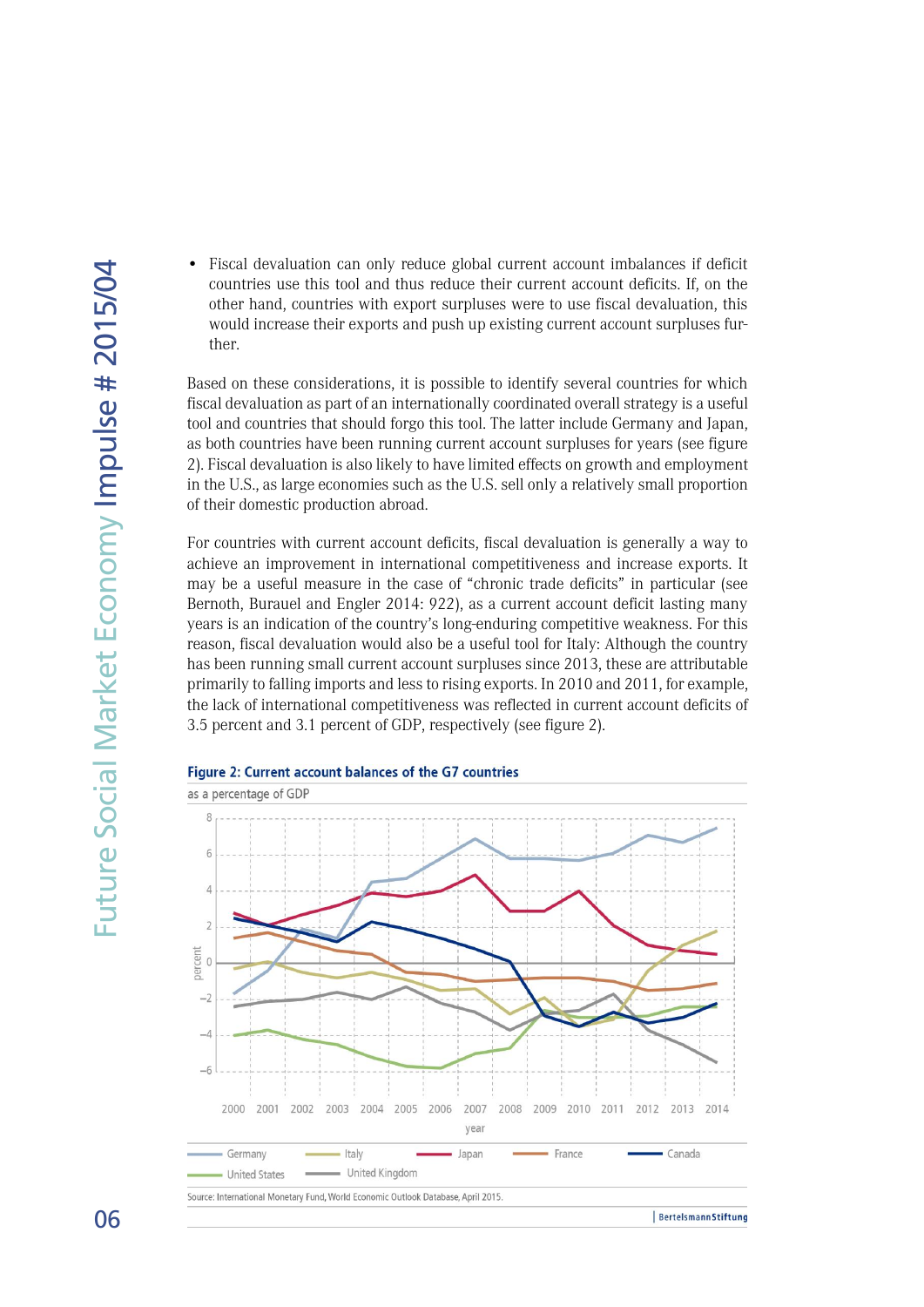As already mentioned, fiscal devaluation is particularly suitable for countries with 4high wage taxation and low consumption taxation. The tax burden can be measured using the implicit tax rate, which is calculated by Eurostat for the EU countries. This concept measures the effective, or actual, burden on factors of production and economic functions from taxes and government levies.

#### Figure 3: Implicit tax rates on labor and consumption in 2012 in selected EU member states. Information in brackets: The country's ranking among all 28 EU countries (sorted based on the ranking of the implicit tax rate on labor)

| <b>Country</b>                | Implicit tax rate on labor |        | Implicit tax rate on<br>consumption |                            |
|-------------------------------|----------------------------|--------|-------------------------------------|----------------------------|
| Belgium                       | 42.8%                      | (1st)  | 21.1%                               | (14th)                     |
| Italy                         | 42.8%                      | (2nd)  | 17.7%                               | (22th)                     |
| France                        | 39.5%                      | (6th)  | 19.8%                               | (17th)                     |
| Greece                        | 38.0%                      | (10th) | 16.2%                               | (27th)                     |
| Germany                       | 37.8%                      | (11th) | 19.8%                               | (16th)                     |
| Denmark                       | 34.4%                      | (14th) | 30.9%                               | (1st)                      |
| Spain                         | 33.5%                      | (16th) | 14.0%                               | (28th)                     |
| Ireland                       | 28.7%                      | (24th) | 21.9%                               | (11th)                     |
| Portugal                      | 25.4%                      | (25th) | 18.1%                               | (21st)                     |
| United Kingdom                | 25.2%                      | (26th) | 19.0%                               | (19th)                     |
| EU-28 average (weighted)      | 36.1%                      |        | 19.9%                               |                            |
| Source: Eurostat 2014: 255 f. |                            |        |                                     |                            |
|                               |                            |        |                                     | <b>BertelsmannStiftung</b> |

Figure 3 shows the tax burden from government levies for selected countries. Looking at the data for 2012, fiscal devaluation is a useful tool primarily for the crisis-hit countries of Southern Europe, and first and foremost for Italy: In 2012, the implicit tax rate on consumption was 17.7 percent (ranking only 22nd among all 28 EU countries with regard to the amount of the tax burden), while the implicit tax rate on labor was 42.8 percent (the highest burden of all the EU countries after Belgium). The picture is similar for Spain, where consumption taxation is 14 percent (28th and therefore last in the EU ranking) and the burden on labor 33.5 percent (16th).

# Economic policy implications for industrialized nations

In light of the high level of government debt in most developed economies, fiscal devaluation is an attractive economic policy tool, as it is a budget-neutral measure and therefore prevents public debt from rising. It also achieves an improvement in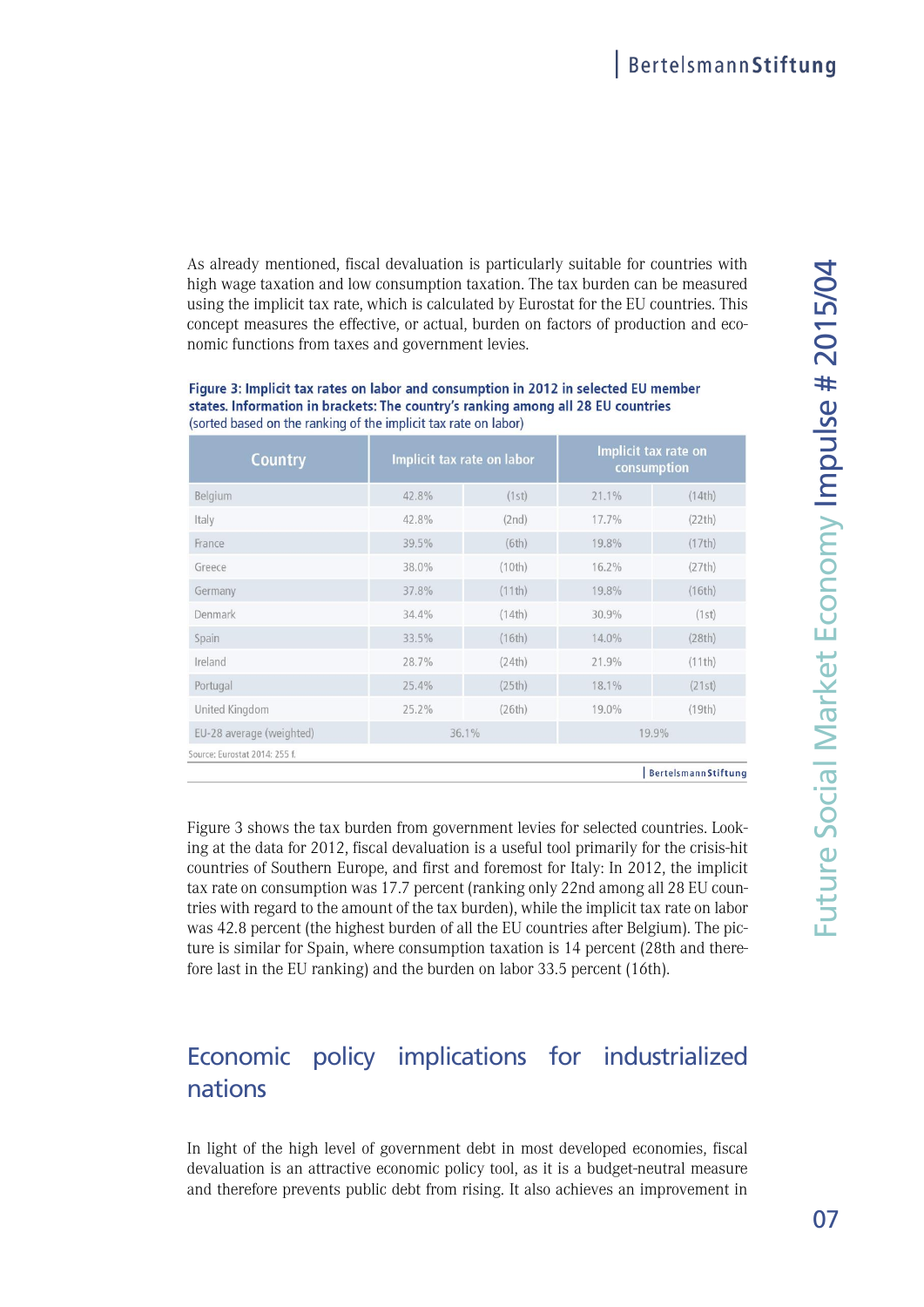international competitiveness without any nominal wage reductions, which experience shows are difficult to implement. Finally, for countries with fixed exchange rates or a currency union, fiscal devaluation is a replacement for the nominal devaluation no longer at their disposal. There have been a number of fiscal devaluations in the euro zone in recent years, including in Ireland (2002), Germany (2007), Spain and Finland (2010), the Netherlands (2012) and France (2014) (see Bernoth, Burauel and Engler 2014: 918).

However, for fiscal devaluation in one country to be able to boost production and employment, countries with current account surpluses must forgo this tool because if they also use fiscal devaluation, the relative competitiveness of countries around the world will not change at all. There is therefore a requirement for international solidarity and an internationally coordinated economic policy. The G7 and G20 are ideal institutions for coordinating economic policy.

### Bibliography

- Bernoth, K., P. Burauel and P. Engler. "Fiskalische Abwertung: Wirtschaftlicher Impuls für die Krisenländer im Euroraum". DIW Wochenbericht 39 2014. 916 ff.
- De Mooij, R. and M. Keen. "Fiscal Devaluation and Fiscal Consolidation: The VAT in Troubled Times". Working Paper 17913. National Bureau of Economic Research. Cambridge, MA 2012.
- European Commission. "Taxation papers Study on the Impacts of Fiscal Devaluation". Working Paper 36 2013. Luxembourg 2013.
- Eurostat. Taxation Trends in the European Union 2014 edition. Luxembourg 2014.
- Farhi, E., G. Gopinath and O. Itskhoki. "Fiscal Devaluation". Working Paper 17662. National Bureau of Economic Research. Cambridge, MA 2011.
- Petersen, T. "Appendix: Balancing Mechanisms in Trade and Payments Balances". Rebalancing the Global Economy: Four Perspectives on the Future of the International Monetary System. Published by S. Collignon, R. N. Cooper, M. Kawai and Y. Zhang. Europe in Dialogue 2010/01, Gütersloh 2010. 128–137.

# Annex: Labor market effects of falling social security contributions

Assuming normal labor supply and labor demand behavior on a labor market, a rise in the gross wage ( $w^{gr}$ ) leads to a fall in corporate demand for labor and an increase in private household labor supply. If the government levies social security contributions, there is a net wage  $(w<sup>net</sup>)$  that employees receive as well as the gross wage that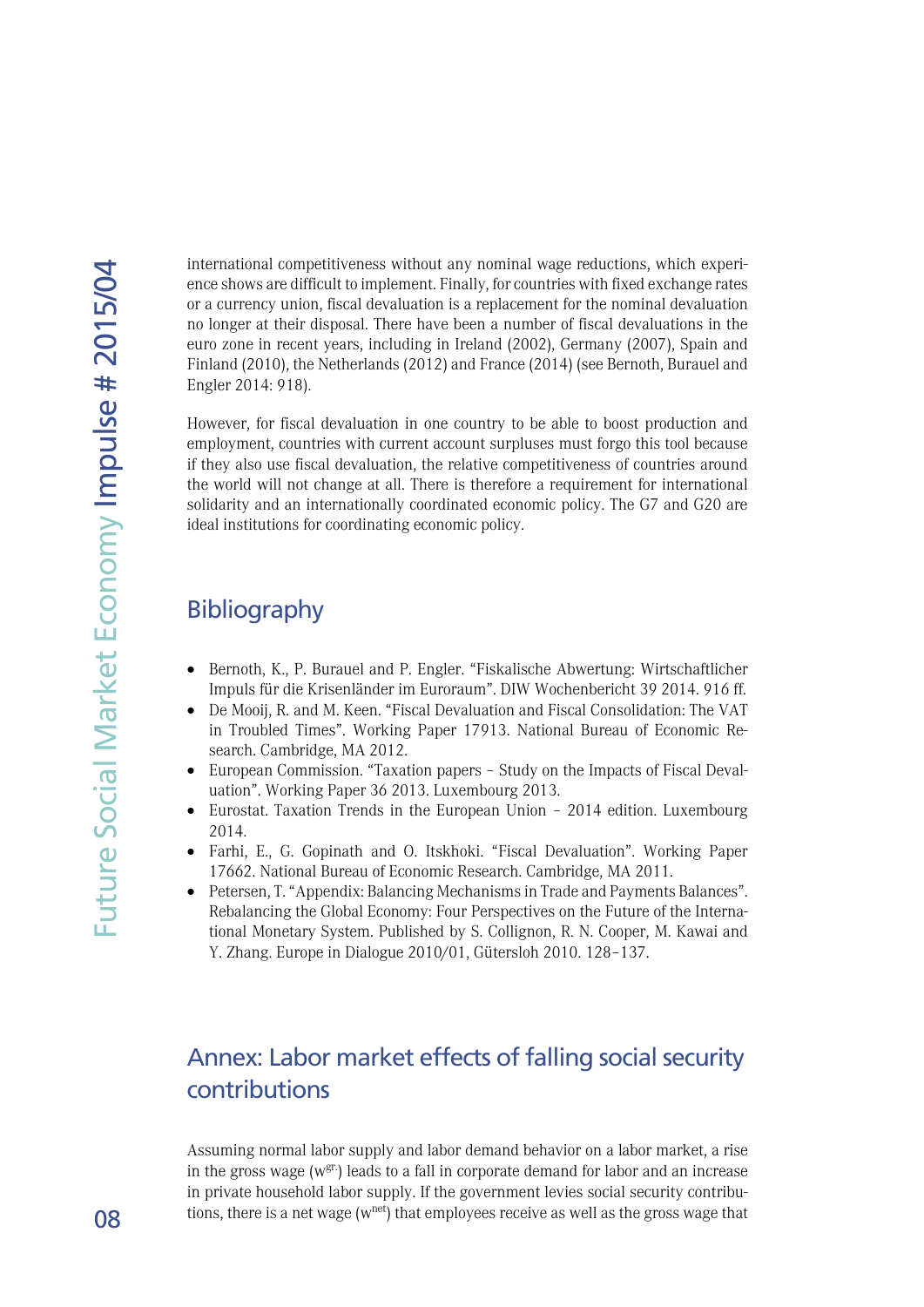employers have to pay. If, to simplify the analysis, the social security contribution is 4assumed to be the only deduction from the gross wage and denoted here by  $\tau$ , the relationship is as follows:  $w^{net} = w^{gr.} - \tau \cdot w^{gr.} = (1 - \tau) \cdot w^{gr.}$  In this case, corporate demand for labor still depends on the gross wage, but household labor supply is now determined by the amount of the net wage. In a wage/employment diagram (see figure 4), the existence of a social security contribution results in one labor demand curve dependent on the gross wage  $(L^{d}(w^{gr}))$  and a second labor demand curve dependent on the net wage  $(L^{d}(w^{net}))$ . The labor demand curve dependent on the net wage is constructed by moving the demand curve dependent on the gross wage to the wage/employment diagram's origin. The point of intersection with the employment axis is the same for both labor demand curves.

The labor market equilibrium before fiscal devaluation is given by the point of intersection of the labor supply curve dependent on the net wage  $(L<sup>s</sup>(w<sup>net</sup>))$  and the labor demand curve dependent on the net wage (L $\rm ^d(w^{net})_{old}$ ). This equilibrium is marked by equilibrium employment (L<sub>old</sub>) and the related net wage ( $w^{net}$ <sub>old</sub>) and gross wage  $(w^{gr.}_{old}).$ 





If, under fiscal devaluation, the social security contribution is cut  $(\tau \downarrow)$ , the labor demand curve dependent on the net wage once again moves away from the origin slightly. The new labor market equilibrium is marked by higher employment ( $L<sub>new</sub>$ ) Lold), a higher net wage and a lower gross wage. This means a higher net income for employees and lower labor costs, and therefore lower production costs, for businesses.